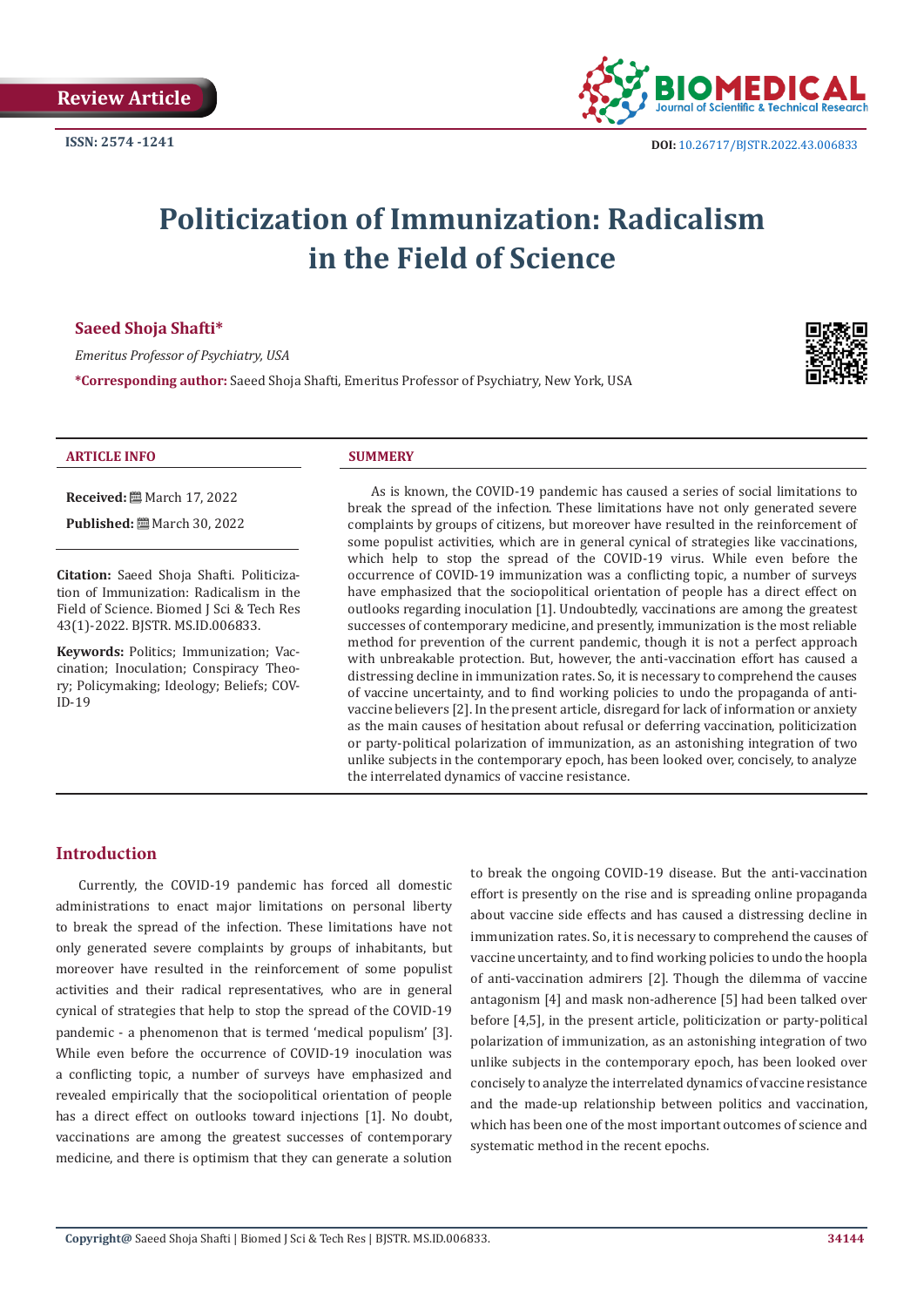#### **Background**

**Immunization and Public Attitude:** Inoculations are among the greatest medical successes of the last century, due to their essential aid in dropping the incidence of infectious diseases and in decreasing mortality. In spite of the existing proof and the scientific agreement on the safety and the requirement of inoculations, an anti-vaccination activity has been developing over the past years [6], with an ensuing drop in immunization proportions and the likely resurrection of infections such as measles [7]. The said movement, which has added energy after the notorious publication of Andrew Wakefield's study, which linked inoculations to autism [8], has been, recently, increasing its power, by misusing social media as communication networks [9,10]. Till now, it has been presented that immunization selection is influenced by morality, religion and personal ideology, the belief in conspiracy theories, emotive appeals or the lack of trust in authorities, the confidence in alternative medicine, in addition to the readability of pro- vs. anti-vaccination literature [11,12]. Most surveys principally focus on two aspects, the role of the internet and particularly social media, and the psychological approach connected to immunization [13,14].

While it seems that the majority of persons don't consider the reliability of the source of data [15], anti-vaccination accusations are based mainly on personal practices and attitudes and provaccination supporters have the tendency to quote professionals and refer to scientific works when sharing their opinions online [16,17]. It is shocking that while some activists believe that their sperm is unpolluted by the vaccine, they express themselves as 'purebloods' [18]. Besides, some Far-right political figures and societies have taken advantage of fast alteration and experiences of financial disaster during the COVID-19 epidemic to endorse dogmas about protecting traditional family principles and Western values. In this regard, anti-vaccination movements have proven especially pleasing to white people who feel disadvantaged by rapid alterations in Western society, which have undermined their monetary and social dominant situation [19]. So, some recognized adherents of pro-fascist, white supremacist and neo-Nazi groups have been existent at anti-vaccination meetings [18]. Furthermore, the essential doctrine of the anti-vaccine philosophy is that vaccines cause autism and other evil health effects, and that regimes and the pharmacological commerce perceptively suppress this info. Besides, according to their "natural immunity theory", barricades to microbes, like physical distancing and masks, deteriorate our immune system, and vaccines are just one more artificial loaded weapon that has targeted our immune system [19]. Nonetheless, while the emergent political polarization on scientific matters has caused the COVID-19 vaccine-related feeling to be separated across sociopolitical lines [20], COVID-19 continues to contaminate

and kill; so, extensive immunization becomes indispensable for combating the virus [21]. Alternatively, using inoculation to battle the COVID-19 illness will not work effectively unless the majority of the people get immunized [22], whose hesitancy may derive from specific concerns about side effects, distrust of medical professions, conspiratorial beliefs [23-25], low levels of trust in political institutions, a low degree of education, and a feeling of alienation [1].

**Vaccination and Party-political Schism:** Despite the fact renowned parts of the anti-vaccine effort are on the political lefthand, anti-vaccine feeling is more manifest on the right [19]. By and large, it seems that "the more ideologically extreme, the more negative toward injections and immunization" [1]. Politically inspired rejection of COVID-19 vaccine usefulness is driven from a melodramatic politicization of confidence in science, doubt in public organizations and supposed threats to one's sociocultural characteristics, and it seems that maybe political philosophy, like sentiment to right-wing absolutism, or social power orientation with "superior" groups controlling "inferior" groups, is now the main predictor of anti-science outlooks [26]. While political polarity is explicitly and implicitly influencing daily lives of people around the world [27], preceding studies have indicated that conservative persons, compared to liberal people, are, in general, less positive about immunization, and have a tendency to find higher levels of vaccine side effects and lower levels of its usefulness [28]. There are a number of motives for conservatives' predisposition to experience less favorable feelings toward immunization.

First, investigation has delivered proof of conservative-liberal psychological dissimilarities, with traditionalists having sturdier cynicism toward systematic confirmation [29]. Conservatives also tend to favor more instinctual, heuristic-driven processing methods over methodical, purposeful manners of thinking [30]. In various means, the COVID-19 infection has become more politicized, with bigotry affecting persons' outlooks toward preventive measures and trust in the soundness of COVID-19 data [31]. Likewise, inquiry has exhibited that those who are more conformist are less likely to have confidence in medical professionals [32,33], and are more expected to confirm conspiracy schemes such as vaccine threats are being censored by pharmaceutical corporations [34]. Also, analysis has shown that while liberal people seem to emphasize vaccine development and its role in termination of contagion, conservative persons discuss the probable wrongdoing in vaccine studies and related broadcasts [20].

**Conspiracy Theory, Sketchily:** According to a survey, antivaccination enthusiasts, in comparison with pro-vaccination groups, have more faith in conspiracy theories [2]. Based on the insecurity and absence of coping plans at the primary stage of the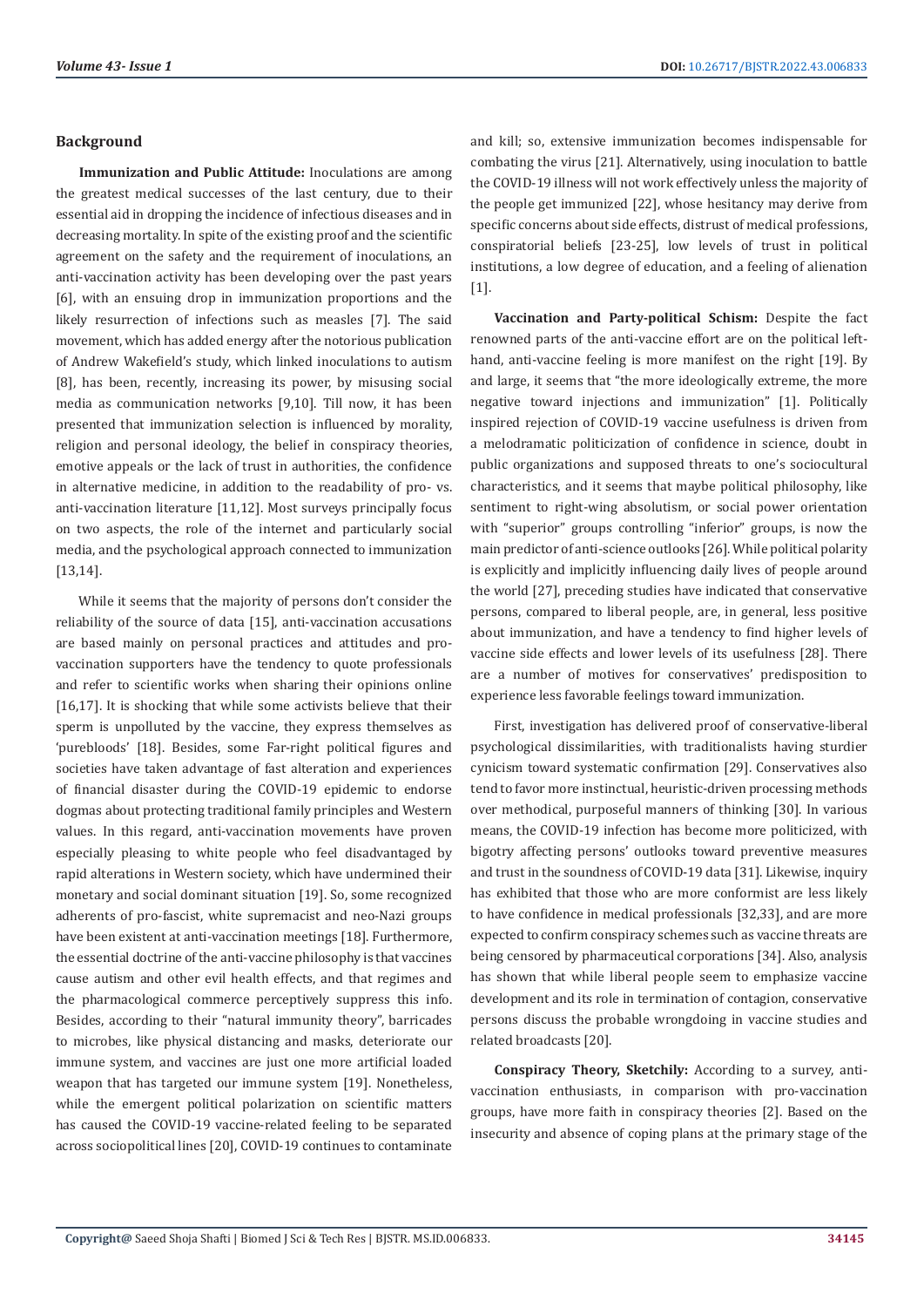contagion, it is likely that conspiracy thinking provides a mechanism for keeping a sense of security, control and meaning during an ambiguous period [35]. It seems that intriguing concepts of various types, along with anti-vaccination dogmas and political radicalism tend to be linked with each other [36,37]. While the particulars of the conspiracy theories from the left and the right are markedly dissimilar, all of them see malevolent or hidden motives in diverse groups of persons and administrations behind immunization progression and distribution [20]. A common allegation is that the vaccination programs and lockdown measures are part of a great plot to establish an innovative universal totalitarian system [New World Order], which is going to be shaped by a secret group of influential elites. So, many anti-vaccine devotees believe they are fighting back immoral globalist powers who want to corrupt them and their children by tracking devices, microchips and other stealthy technology supposedly concealed in COVID-19 shots, to protect civil liberties [18]. Thus, while its appearance is medical, its core intention is political hegemony, all over the world, and citizens' control, on a national scale. But the attainment of such an aspiring plot is not effortlessly. As a result, it demands a series of changes in the thinking and manners of citizens. For example, while digitalization, the internet and social media can prepare the background for enhancement of interaction and communication, it can arrange for monitoring of individuals' beliefs and their social network, too.

The relationship between a virus, which does not seem to be natural or to act aimlessly, and earlier suspicious backups or doubtful forecasts by recognized globalist figures, is mysterious enough to endorse the actuality of a deceitful arrangement. Anyhow, the result of such a pandemic could be nothing except guaranteeing the physical separateness of citizens and further individualization, which may cut structured political protest and increase social amenability, via digitalized apparatuses and networks that can edify persons, individually and repetitively. On the other hand and consistent with the said egoistic intrigue, while the covid-19 virus and its changeable variants could reduce surplus and impractical inhabitants, new invented vaccines, too, could exterminate other leftover crowds and change masses by their side effects. Moreover, while in the last decades scientists were practically unsuccessful with respect to provision of an effective vaccine against human immune deficiency virus (HIV), the manufacturing of multiple registered vaccines against the greatest pandemic of recent century in less than a year can not be without question; vaccines with indeterminate doses. Furthermore, a new vaccine permit, along with a representative identification number and classic domestic passport, can be the inauguration of newer social and political IDs. The outcome of such an unpleasant recording of decisions and

doings is nothing except superfluous monitoring of inhabitants and further restriction of civil liberties. Consequently, refusal of vaccinations may neutralize or interrupt the said unfair plot, which tries to retract, sooner or later, others' belongings and authorities. Since the skeptics are not from the same national, religious or ethnic group, their faith in the above-mentioned assumed treachery or plot, as well, is erratic and their outlooks are not automatically alike. For instance, there are skeptics, who see globalization as an immoral conspiracy but don't resist immunization. Even some of the pessimists who introduce themselves as anti-globalists don't have a precise understanding of principles of contemporary globalization and ascribe that to Marxian thinkers, who are innately the antagonist to neoliberal policies of globalization and declare that as a shambolic and worldwide renewal of capitalism. Thus, there are diverse doubters with diverse worries, though their share point is typically vaccine antipathy. According to a survey, persons who recounted more conspiratorial views tended to be more antivaccine [19].

# **Discussion**

The COVID-19 virus has forced states to execute major social limitations to stop the spread of infection. At this time, because of the production of effective vaccines, these limitations are expected to become obsolete if people get immunized. But some people have uncertainty about inoculation. Though this is not a new occurrence, it can be a serious one with respect to management of COVID-19 contagion. Therefore, the task of planning suitable policies for achievement of high levels of immunization asks for better attention [1]. Anyway, as has been mentioned earlier [4], an adequate number of fans for promotion of stunning or conflicting philosophies are always existent in every society, whether in developed or developing countries, thanks to adequate prevalence of personality disorders (schizotypal (3% of the population), paranoid personality (1-2.5% of the population), dependent personality (2.5% of personality disorders), avoidant personality (1-10% of the population), histrionic personality disorders (2-3%), and antisocial personality disorder (1% in women, 3% in men)) and traits, which are very more prevalent than disorders per se, cognitive deficiencies ((borderline intellectual functioning = 6% of the population, mild mental retardation (1% of the population)), depression (5% of the population), and delusional disorder (0.025 – 0.03% of the population). So, disregard to metaphysical, theoretical or cultural explanations, psychopathology can, directly or indirectly, play an important role in the spreading of gossip or unreasoned, but fascinating, ideas.

For example, a depressed person with nihilistic ideas and conscious or unconscious self-harm impulses may reject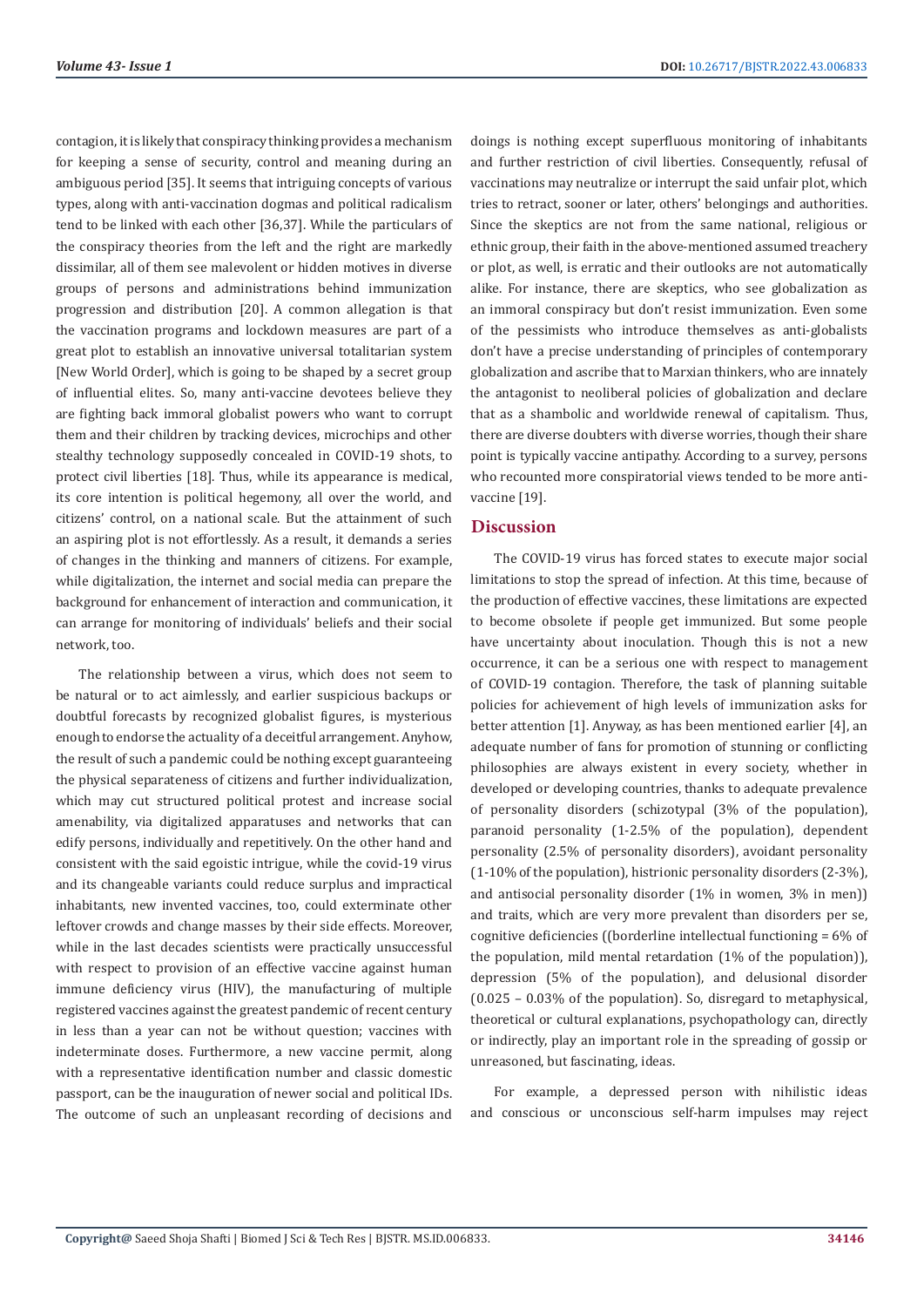immunization with no trouble. Similarly, a delusional person with paranoid distrust may ascribe erratic attributions to the vaccine, which could be imagined as a secret armament that has been invented by his recognized or anonymous and interminable antagonists. Also, it seems that supernatural interest in schizotypal traits provides an ample framework for the proliferation of antivaccine propaganda, which can be boosted impressively by illiteracy. On the other hand, though knowledge is an important buffer against unscientific proposals, it cannot guarantee nonstop logical thinking when it is challenged by inner emotional preferences. For instance, the antipathy of anti-vaccine protagonists against physicians and medical authorities may be driven mostly from their inner resentment, not insightful perspectives or scientific evidence. Similarly, while the usefulness of the automobile cannot be denied due to accidents or mechanical impairment, the helpfulness of vaccines, science or the medical profession, as well, cannot be denied due to exposed deficiencies or existent forensic files. No sensible mind can deny the essential role of medical science in the prolongation of human survival, due to its methodical discoveries and researches during the last epochs. Vaccine-antagonists have forgotten that most of them have been inoculated by a series of vaccines during their childhood, which has let them be alive and healthy at the moment. Maybe they don't know anything about smallpox, which has been eradicated in the last century by wideranging immunizations. Having faith in the fallaciousness of press releases and data about CID-19 for deception of the masses is another shocking belief that shows that anti-vaccine supporters don't want to see the real mess, due to COVID-19, in hospitals and medical facilities during the last months; maybe, till their own septicity and decease.

Such an obvious divergence between ability to see realities and sightlessness drives from lack of objective perspective, which is not scarce among lay people. On the other hand, though evidence-based inquiry is the usual method of approach among specialists and researchers, objectiveness is not always the preferred method of rationalization among sophisticated people, because a remarkable number of cultivated people, even medics, can be found among anti-vaccine supporters. This shows that insight is not always dependent on existing proofs, if inner wishes or antagonisms challenge peripheral actualities, and unconscious emotions subjugate conscious pondering. The same pattern can be seen in denial (or distortion), which is a narcissistic defense mechanism in psychoses, passive-aggressive (negativistic) behavior, which is an immature defense mechanism and can be found in unspecified personality disorder, and oppositional-defiant disorder, which is a disruptive condition in children and adolescents. Also, there are some cults or fundamental groups, which are typically characterized by conservatism, idealism, dependence on destiny

[38], unwavering attachment to a set of irreducible beliefs, a strong sense of importance of maintaining in-group and out-group peculiarities [39], emphasis on purity and the wish to return to a former model from which sponsors believe followers have drifted [40], and refusal of multiplicity of opinion and rejection of criticism about their established standpoints and interpretations within the group [41]. So, due to secretive or incomprehensible reasons, disavowal of inoculation, as well, can be one of their inflexible and indubitable dogmas. Also, some of the supporters of the antivaccine movement refer to the likely relationship between autism and immunization. In this regard, while considerable controversies have arisen over the question of whether exposure to the measles– mumps–rubella (MMR) immunization might be a causative factor for autism, this assumption rests largely on case reports that link the onset of autism with the immunization; however, it has long been known that a small number of children with autism present with a developmental regression, and the bulk of the available evidence does not support a causative association with immunization.

On the other hand, the potential danger and negative effect of an increase in children not immune to measles, mumps and rubella is considerable [42]. Though malleability of public opinion is always one of the wishes of every administration, public opinion commonly acts upon inner and cultural consent that are different from civil laws, which are typically based on rational and peripheral determining factors. So, since the said conflict is not, at all times, solvable with no trouble, it may demand force or cost. Regarding the conspiracy theory, it is interesting that while the present data is not enough for approval of the aforementioned schemes, the current state of affairs, as well, doesn't permit governments to wait for more documents or surveys with respect to the political intentions of unnationalistic philosophers and the rightness or wrongness of globalization. Management of existing pandemics and mess demands urgent endeavors for protecting innocent people, who have suffered, so far, many discomforts. Approval of the above accusations can be an extra step that demands systematic and legal inquiry for finding proper and convincing evidence; a process that needs more patience, time and effort. On the other hand, the presence of the mafia is clear in some anti-vaccine activities, which condemns vaccination, by highlighting its side effects or underperformance, but then admires unsanctioned remedies, which don't have any value more than placebo, on behalf of private profits. Illiteracy, holiness, or magical tendencies of hoi polloi, which is explicit for the said mafia, forms the necessary milieu for such a nasty business or misuse. Moreover, uncertainties about the aptness of the existent administrative systems can support, reflexively, the mafia's tricks.

Protagonists of alternative medicine, as well, may take advantage of the present condition for aggrandizement of their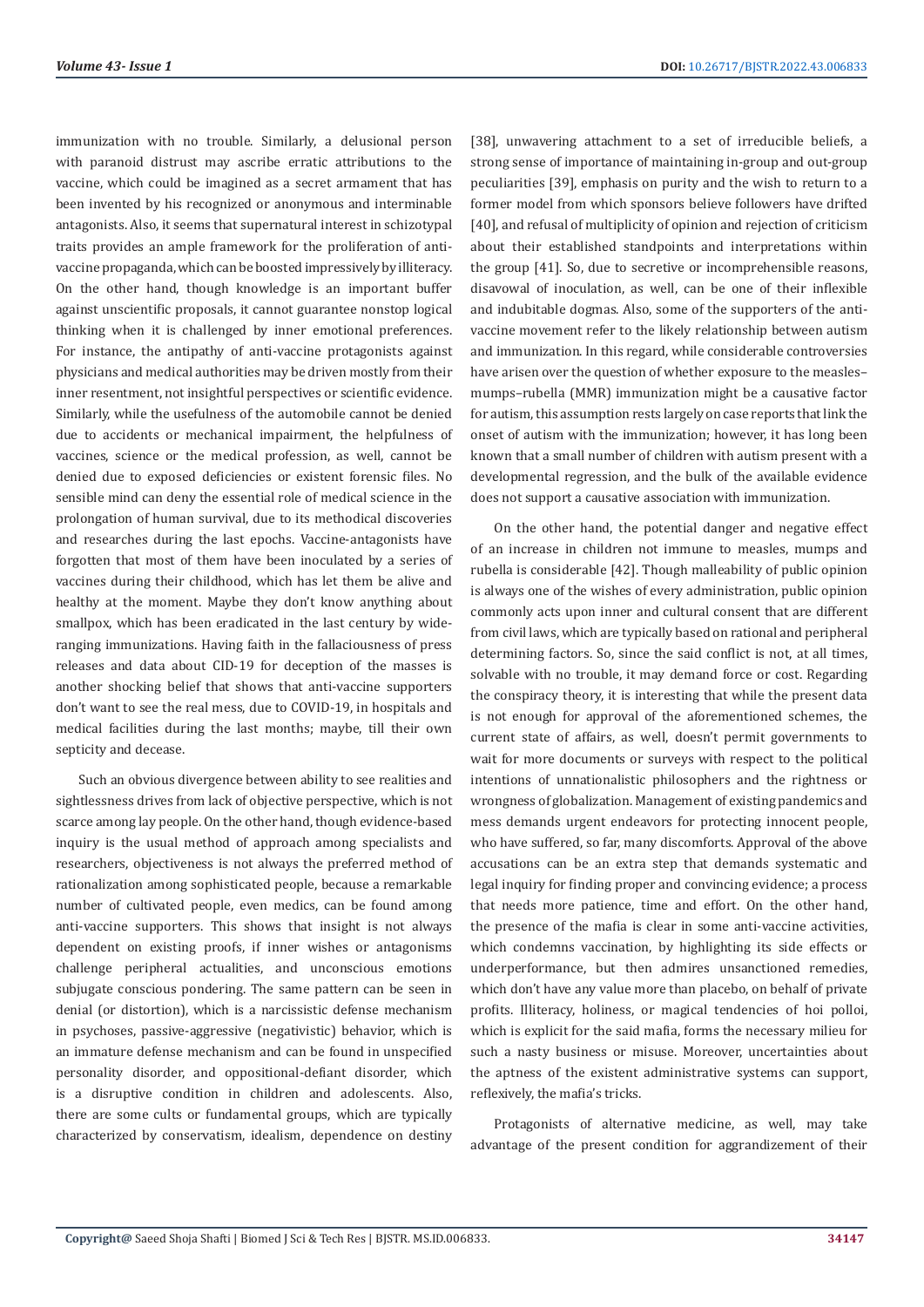own attitudes, though many of them don't condemn usage of standard medical approaches, and recommend their followers to use routine therapeutic tactics together with nonstandard alternative approaches. While vaccine antagonism is not a new phenomenon, its politicization seems to be an innovative tactic that is theorized discordantly. Though politics is an all-inclusive subject, politicization of non-political issues, like immunization, seems to be more a byproduct of dogmatism, and not political mindfulness. No politician, whether conformist or open-minded, can endanger people due to party-political challenges, and no admirer is obliged to yield to irrational recommendations. Evidence-based perspectives is not limited to medical sciences and no field in the modern era can survive without rational attitudes. The current civilization, competencies, healthiness and relief cannot be constructed by illusions or recklessness. It demanded sound reality-testing and scientific rationalization. So, no reasonable correlation can exist between political affairs and immunization, except in biased conditions. If decision makers, as well, cannot polish up their strategies in line with external realities and are unable to take evidence-based decisions, then they cannot master challenges realistically and may use fascistic tactics [43]. Though policymakers may use or abuse science for gaining hegemony, they are not merited to falsify facts. If they misrepresent proof, knowingly or insentiently, then they are not politicians and they are charlatan or ill-informed, respectively.

For sure, no selfless political figure advises their fans and folks to act ridiculously and generally let them decide knowingly and liberally; otherwise it cannot be recognized as a party-political participation and it seems to represent a sectarian atmosphere [44], which may, sooner or later, jeopardize civil liberties. Therefore, policymakers must depoliticize immunization in order to increase trust in and public support for the vaccines in general and for vaccines against COVID-19 in particular [1]. So, it is important for officials who are planning an immunization policy against infections like COVID-19 or ones that might appear in the future to discern the dynamics of cynicism and resistance against inoculation [1]. Also, some intellectuals have described participatory community engagement as vital for successful COVID-19 immunization, which consists of working with communities and their leaders to help with bottom-up approaches [45]. They proposed that COVID-19 has drawn attention to the basic violence that is implanted within society, with the pandemic fostering the marginalization of traditionally excluded and oppressed groups. So, people who might have been neglected by the system and suffered disproportionate monetary and health costs from COVID-19 are now being asked "to trust the same structures" [45]that could not give suitable incomes and social protection during the pandemic. Failure to address these issues can worsen distrust and vaccine antagonism. Anyhow, participatory community engagement may engage more people with vaccine hesitancy, than persons with anti-vaccine beliefs [46]. Enlightening people about real threats and serious health care complications, proper use of the media, intelligible advertising billboards, healthful conferences, scientific criticism of unprincipled strategies by specialists and supporting community participation in the said discourses, encouragement of nongovernmental organizations and social activists to act reasonably in response to anti-vaccine agitators, are useful policies for strengthening immunization programs [47,48].

# **Conclusion**

Though, traditionally, science and statistics have been used and abused by politicians for the attainment of hegemony and personal advantages, an evidence-based approach is a necessity for every person, whether as a specialist or as an average person; otherwise the outcome can be messy and unfavorable. So, no direct or indirect relationship can be assumed to exist between politics and immunization; two non-combinable objects. Though conspiracy theory can be a hypothesis that needs acceptable proof and investigation, the current pandemic is a real threat that demands instant and proper response. Disregard to lack of information or anxiety, as the main causes of hesitation for refusal or deferring vaccination, politicization of immunization drives mostly from subjective judgment, which can be pushed by leader's, cult's, kin's, or media's standpoints, as plausible sources of data for hoi polloi, in comparison with scientific texts or bulletins, as authentic resources for professionals. On the other hand, neither pro-vaccine groups nor anti-vaccine crowds have unconditional aficionados. Both of them consist of different people with unlike viewpoints. Presently, vaccination is the best approach for decreasing natural vulnerability and augmenting bodily defense. Though it is not a perfect approach with unbreakable protection, at the moment immunization is the most reliable method for management of the present pandemic. Survival is everybody's right and its increase is a blessed objective and duty in public health and medical practice.

#### **References**

- 1. [Debus M, Tosun J \(2021\) Political ideology and vaccination willingness:](https://www.ncbi.nlm.nih.gov/pmc/articles/PMC8206899/) [implications for policy design. Policy Sciences 54\(3\): 477-491.](https://www.ncbi.nlm.nih.gov/pmc/articles/PMC8206899/)
- 2. [Germani F, Biller Andorno N \(2021\) The anti-vaccination infodemic on](https://journals.plos.org/plosone/article?id=10.1371/journal.pone.0247642) [social media: A behavioral analysis. Plos One 16\(3\): e0247642.](https://journals.plos.org/plosone/article?id=10.1371/journal.pone.0247642)
- 3. [Lasco G \(2020\) Medical populism and the COVID-19 pandemic. Global](https://pubmed.ncbi.nlm.nih.gov/32780635/) [Public Health 15\(10\): 1417-1429.](https://pubmed.ncbi.nlm.nih.gov/32780635/)
- 4. [Shoja Shafti S \(2021\) Vaccine Antipathy thru SARS-CoV-2 Pandemic: A](https://www.onlinescientificresearch.com/articles/vaccine-antipathy-thru-sarscov2-pandemic-a-systematic-review-of-roots-and-results.pdf) [Systematic Review of Roots and Results. Journal of Virology Research &](https://www.onlinescientificresearch.com/articles/vaccine-antipathy-thru-sarscov2-pandemic-a-systematic-review-of-roots-and-results.pdf) [Reports 2\(2\): 1-5.](https://www.onlinescientificresearch.com/articles/vaccine-antipathy-thru-sarscov2-pandemic-a-systematic-review-of-roots-and-results.pdf)
- 5. [Shoja Shafti S \(2021\) A Systematic Review of Dynamic Forces as Regards](https://medwinpublishers.com/MHRIJ/a-systematic-review-of-dynamic-forces-as-regards-mask-non-adherence-in-healthcare-and-community-settings.pdf) [Mask Non-Adherence in Healthcare and Community Settings. Mental](https://medwinpublishers.com/MHRIJ/a-systematic-review-of-dynamic-forces-as-regards-mask-non-adherence-in-healthcare-and-community-settings.pdf) [Health & Human Resilience International Journal 5\(1\): 1-7.](https://medwinpublishers.com/MHRIJ/a-systematic-review-of-dynamic-forces-as-regards-mask-non-adherence-in-healthcare-and-community-settings.pdf)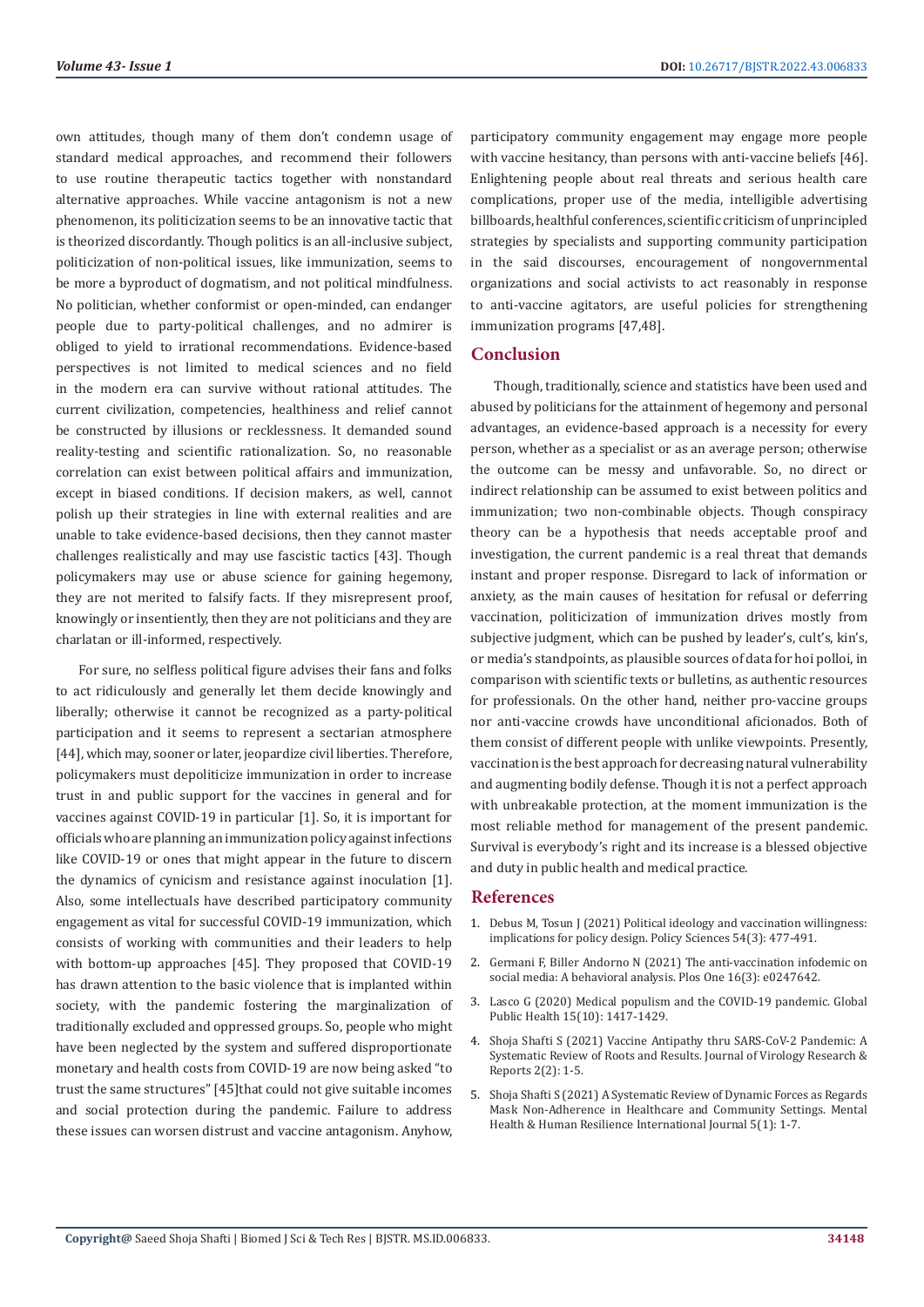- 6. [Tafuri S, Gallone MS, Cappelli MG, Martinelli D, Prato R, et al. \(2014\)](https://pubmed.ncbi.nlm.nih.gov/24262311/)  [Addressing the anti-vaccination movement and the role of HCWs.](https://pubmed.ncbi.nlm.nih.gov/24262311/)  [Vaccine 32\(38\): 4860-4865.](https://pubmed.ncbi.nlm.nih.gov/24262311/)
- 7. [Hammond J \(2020\) Vaccine confidence, coverage, and hesitancy](https://scholarcommons.sc.edu/senior_theses/344/)  [worldwide: A literature analysis of vaccine hesitancy and potential](https://scholarcommons.sc.edu/senior_theses/344/)  [causes worldwide. Senior theses 344: 1-24.](https://scholarcommons.sc.edu/senior_theses/344/)
- 8. [Destefano F \(2007\) Vaccines and autism: evidence does not support a](https://pubmed.ncbi.nlm.nih.gov/17928818/)  [causal association. Clinical Pharmacology & Therapeutics 82\(6\): 756-](https://pubmed.ncbi.nlm.nih.gov/17928818/) [769.](https://pubmed.ncbi.nlm.nih.gov/17928818/)
- 9. [Johnson MF, Velasquez N, Restrepo NJ, Rhys Leahy, Nicholas Gabriel, et](https://pubmed.ncbi.nlm.nih.gov/32499650/)  [al. \(2020\) The online competition between pro- and anti-vaccination](https://pubmed.ncbi.nlm.nih.gov/32499650/)  [views. Nature 582: 230-233.](https://pubmed.ncbi.nlm.nih.gov/32499650/)
- 10. [Burki T \(2020\) The online anti-vaccine movement in the age of](https://www.ncbi.nlm.nih.gov/pmc/articles/PMC7508526/)  [COVID-19. The Lancet Digital Health 2\(10\): 504-505.](https://www.ncbi.nlm.nih.gov/pmc/articles/PMC7508526/)
- 11. [Kata A \(2010\) A postmodern Pandora's box: Anti-vaccination](https://pubmed.ncbi.nlm.nih.gov/20045099/)  [misinformation on the Internet. Vaccine 28\(7\): 1709-1716.](https://pubmed.ncbi.nlm.nih.gov/20045099/)
- 12. [Xu Z, Ellis L, Umphrey LR \(2019\) The easier the better? Comparing the](https://pubmed.ncbi.nlm.nih.gov/31216882/)  [readability and engagement of online pro- and anti-vaccination articles.](https://pubmed.ncbi.nlm.nih.gov/31216882/)  [Health Education and Behavior 46\(5\): 790-797.](https://pubmed.ncbi.nlm.nih.gov/31216882/)
- 13. [Hornsey MU, Harris EA, Fielding KS \(2018\) The psychological roots of](https://pubmed.ncbi.nlm.nih.gov/29389158/)  [anti-vaccination attitudes: A 24-nation investigation. Health Psychology](https://pubmed.ncbi.nlm.nih.gov/29389158/)  [37\(4\): 307-315.](https://pubmed.ncbi.nlm.nih.gov/29389158/)
- 14. [Schmidt AL, Zollo Z, Scala A, Betsch C, Quattrociocchi W \(2018\)](https://pubmed.ncbi.nlm.nih.gov/29773322/)  [Polarization of the vaccination debate on Facebook. Vaccine 36\(25\):](https://pubmed.ncbi.nlm.nih.gov/29773322/)  [3606-3612.](https://pubmed.ncbi.nlm.nih.gov/29773322/)
- 15. [Allam A, Schulz PJ, Nakamoto K \(2014\) The impact of search engine](https://pubmed.ncbi.nlm.nih.gov/24694866/)  [selection and sorting criteria on vaccination beliefs and attitudes: two](https://pubmed.ncbi.nlm.nih.gov/24694866/)  [experiments manipulating Google output. J Med Internet Res 16\(4\):](https://pubmed.ncbi.nlm.nih.gov/24694866/)  [e100.](https://pubmed.ncbi.nlm.nih.gov/24694866/)
- 16.[\(2020\) The COCONEL Group. A future vaccination campaign against](https://pubmed.ncbi.nlm.nih.gov/32445713/)  [COVID-19 at risk of vaccine hesitancy and politicisation. The Lancet](https://pubmed.ncbi.nlm.nih.gov/32445713/)  [Infectious Diseases 20\(7\): 769-770.](https://pubmed.ncbi.nlm.nih.gov/32445713/)
- 17. [Larson HJ, de Figueiredo A, Xiahong Z, Schulz WS, Verger P, et al.](https://www.ncbi.nlm.nih.gov/pmc/articles/PMC5078590/)  [\(2016\) The state of vaccine confidence 2016: Global insights through a](https://www.ncbi.nlm.nih.gov/pmc/articles/PMC5078590/)  [67-country survey. EBioMedicine 12: 295-301.](https://www.ncbi.nlm.nih.gov/pmc/articles/PMC5078590/)
- 18.[\(2021\) A Dozen Misguided Influencers Spread Most of the Anti-](https://www.mcgill.ca/oss/article/covid-19-health/dozen-misguided-influencers-spread-most-anti-vaccination-content-social-media)[Vaccination Content on Social Media.](https://www.mcgill.ca/oss/article/covid-19-health/dozen-misguided-influencers-spread-most-anti-vaccination-content-social-media)
- 19.[\(2020\) The Anti-Vaccine Movement in 2020.](https://www.mcgill.ca/oss/article/covid-19-pseudoscience/anti-vaccine-movement-2020)
- 20. [Jiang X, Su MH, Hwang J, Ruixue Lian, Markus Brauer, et al. \(2021\)](https://journals.sagepub.com/doi/10.1177/20563051211048413)  [Polarization Over Vaccination: Ideological Differences in Twitter](https://journals.sagepub.com/doi/10.1177/20563051211048413)  [Expression About COVID-19 Vaccine Favorability and Specific Hesitancy](https://journals.sagepub.com/doi/10.1177/20563051211048413)  [Concerns. Social Media + Society 7\(3\): 1-14.](https://journals.sagepub.com/doi/10.1177/20563051211048413)
- 21. [Peretti Watel P, Seror V, Cortaredona S, Odile Launay, Jocelyn Raude,](https://pubmed.ncbi.nlm.nih.gov/32445713/)  [et al. \(2020\) A future vaccination campaign against COVID-19 at risk](https://pubmed.ncbi.nlm.nih.gov/32445713/)  [of vaccine hesitancy and politicisation. The Lancet Infectious Diseases](https://pubmed.ncbi.nlm.nih.gov/32445713/)  [20\(7\): 769-770.](https://pubmed.ncbi.nlm.nih.gov/32445713/)
- 22. [Dror AA, Eisenbach N, Taiber S, Nicole G Morozov, Matti Mizrachi, et](https://pubmed.ncbi.nlm.nih.gov/32785815/)  [al. \(2020\) Vaccine hesitancy: The next challenge in the fight against](https://pubmed.ncbi.nlm.nih.gov/32785815/)  [COVID-19. European Journal of Epidemiology 35\(8\): 775-779.](https://pubmed.ncbi.nlm.nih.gov/32785815/)
- 23. [Larson HJ, Broniatowski DA \(2021\) Volatility of vaccine confidence.](https://pubmed.ncbi.nlm.nih.gov/33766861/)  [Science 371\(6536\): 1289-1289.](https://pubmed.ncbi.nlm.nih.gov/33766861/)
- 24. [Jolley D, Douglas KM \(2014\) The effects of anti-vaccine conspiracy](https://journals.plos.org/plosone/article?id=10.1371/journal.pone.0089177)  [theories on vaccination intentions. Plos One 9\(2\): e89177.](https://journals.plos.org/plosone/article?id=10.1371/journal.pone.0089177)
- 25. [Kennedy J \(2019\) Populist politics and vaccine hesitancy in Western](https://academic.oup.com/eurpub/article/29/3/512/5364298?login=true) [Europe: An analysis of national-level data. European Journal of Public](https://academic.oup.com/eurpub/article/29/3/512/5364298?login=true) [Health 29\(3\): 512-516.](https://academic.oup.com/eurpub/article/29/3/512/5364298?login=true)
- 26.[\(2021\) Deschutes County reports 326 COVID-19 cases, sets daily record;](https://ktvz.com/news/coronavirus/2021/12/29/oregon-reports-9-more-covid-19-related-deaths-2331-new-cases/) [rate leads state.](https://ktvz.com/news/coronavirus/2021/12/29/oregon-reports-9-more-covid-19-related-deaths-2331-new-cases/)
- 27. [Finkel EJ, Bail CA, Cikara M, Peter H Ditto, Shanto Iyengar, et al. \(2020\)](https://pubmed.ncbi.nlm.nih.gov/33122374/) [Political sectarianism in America. Science 370\(6516\): 533-536.](https://pubmed.ncbi.nlm.nih.gov/33122374/)
- 28. [Blank JM, Shaw D \(2015\) Does partisanship shape attitudes toward](https://journals.sagepub.com/doi/abs/10.1177/0002716214554756) [science and public policy? The case for ideology and religion. The](https://journals.sagepub.com/doi/abs/10.1177/0002716214554756) [ANNALS of the American Academy of Political and Social Science 658\(1\):](https://journals.sagepub.com/doi/abs/10.1177/0002716214554756) [18-35.](https://journals.sagepub.com/doi/abs/10.1177/0002716214554756)
- 29. [Kraft PW, Lodge M, Taber CS \(2015\) Why people "don't trust the](https://journals.sagepub.com/doi/10.1177/0002716214554758?icid=int.sj-full-text.similar-articles.3) [evidence": Motivated reasoning and scientific beliefs. The ANNALS of](https://journals.sagepub.com/doi/10.1177/0002716214554758?icid=int.sj-full-text.similar-articles.3) [the American Academy of Political and Social Science 658\(1\): 121-133.](https://journals.sagepub.com/doi/10.1177/0002716214554758?icid=int.sj-full-text.similar-articles.3)
- 30. [Jost JT, Glaser J, Kruglanski AW, Frank J Sulloway \(2003\) Political](https://pubmed.ncbi.nlm.nih.gov/12784934/) [conservatism as motivated social cognition. Psychological Bulletin](https://pubmed.ncbi.nlm.nih.gov/12784934/) [129\(3\): 339-375.](https://pubmed.ncbi.nlm.nih.gov/12784934/)
- 31. [Miller J \(2020\) Psychological, political, and situational factors combine](https://www.cambridge.org/core/journals/canadian-journal-of-political-science-revue-canadienne-de-science-politique/article/psychological-political-and-situational-factors-combine-to-boost-covid19-conspiracy-theory-beliefs/769693BA993ED5FBE3583803039E27EC) [to boost COVID-19 conspiracy theory beliefs. Canadian Journal of](https://www.cambridge.org/core/journals/canadian-journal-of-political-science-revue-canadienne-de-science-politique/article/psychological-political-and-situational-factors-combine-to-boost-covid19-conspiracy-theory-beliefs/769693BA993ED5FBE3583803039E27EC) [Political Science 53\(2\): 327-334.](https://www.cambridge.org/core/journals/canadian-journal-of-political-science-revue-canadienne-de-science-politique/article/psychological-political-and-situational-factors-combine-to-boost-covid19-conspiracy-theory-beliefs/769693BA993ED5FBE3583803039E27EC)
- 32. [Baumgaertner B, Carlisle JE, Justwan F \(2018\) The influence of political](https://pubmed.ncbi.nlm.nih.gov/29370265/) [ideology and trust on willingness to vaccinate. Plos One 13\(1\): e0191728.](https://pubmed.ncbi.nlm.nih.gov/29370265/)
- 33. [Reuben R, Aitken D, Freedman JL, Gillian Einstein \(2020\) Mistrust of](https://journals.plos.org/plosone/article?id=10.1371/journal.pone.0237755) [the medical profession and higher disgust sensitivity predict parental](https://journals.plos.org/plosone/article?id=10.1371/journal.pone.0237755) [vaccine hesitancy. Plos One 15\(9\): e0237755.](https://journals.plos.org/plosone/article?id=10.1371/journal.pone.0237755)
- 34. [Featherstone J D, Bell RA, Ruiz JB \(2019\) Relationship of people's](https://pubmed.ncbi.nlm.nih.gov/31031028/) [sources of health information and political ideology with acceptance of](https://pubmed.ncbi.nlm.nih.gov/31031028/) [conspiratorial beliefs about vaccines. Vaccine 37\(23\): 2993-2997.](https://pubmed.ncbi.nlm.nih.gov/31031028/)
- 35. [Newheiser AK, Farias M, Tausch N \(2011\) The functional nature of](https://pureportal.coventry.ac.uk/en/publications/the-functional-nature-of-conspiracy-beliefs-examining-the-underpi) [conspiracy beliefs: Examining the underpinnings of belief in the Da](https://pureportal.coventry.ac.uk/en/publications/the-functional-nature-of-conspiracy-beliefs-examining-the-underpi) [Vinci Code conspiracy. Personality and Individual Differences 51\(8\):](https://pureportal.coventry.ac.uk/en/publications/the-functional-nature-of-conspiracy-beliefs-examining-the-underpi) [1007-1011.](https://pureportal.coventry.ac.uk/en/publications/the-functional-nature-of-conspiracy-beliefs-examining-the-underpi)
- 36. [Lewis JR \(2020\) What is driving the decline in people's willingness to](https://jamanetwork.com/journals/jama-health-forum/fullarticle/2773320)  [take the COVID-19 vaccine in the United States? JAMA Health Forum](https://jamanetwork.com/journals/jama-health-forum/fullarticle/2773320)  [1\(11\): e201393.](https://jamanetwork.com/journals/jama-health-forum/fullarticle/2773320)
- 37. [Wood MJ, Douglas KM, Sutton RM \(2012\) Dead and alive: Beliefs in](https://journals.sagepub.com/doi/abs/10.1177/1948550611434786) [contradictory conspiracy theories. Social Psychological and Personality](https://journals.sagepub.com/doi/abs/10.1177/1948550611434786) [Science 3\(6\): 767-773.](https://journals.sagepub.com/doi/abs/10.1177/1948550611434786)
- 38. [Prooijen J, Krouwel APM, Pollet TV \(2015\) Political extremism predicts](https://journals.sagepub.com/doi/abs/10.1177/1948550614567356) [belief in conspiracy theories. Social Psychological and Personality](https://journals.sagepub.com/doi/abs/10.1177/1948550614567356) [Science 6\(5\): 570-578.](https://journals.sagepub.com/doi/abs/10.1177/1948550614567356)
- 39. [Nagata J \(2001\) Beyond Theology: Toward an Anthropology of](https://www.jstor.org/stable/683478) [Fundamentalism. American Anthropologist 103\(2\): 481-498.](https://www.jstor.org/stable/683478)
- 40. [Ruthven M \(2005\) Fundamentalism: The Search for Meaning. In:](https://www.cambridge.org/core/journals/journal-of-the-royal-asiatic-society/article/abs/fundamentalism-the-search-for-meaning-by-malise-ruthven-pp-viii-246-oxford-oxford-university-press-2004/8753620359C73041AC076ECCBD589D16) [Ruthven M \(Edt.\)., Oxford: Oxford University Press, UK.](https://www.cambridge.org/core/journals/journal-of-the-royal-asiatic-society/article/abs/fundamentalism-the-search-for-meaning-by-malise-ruthven-pp-viii-246-oxford-oxford-university-press-2004/8753620359C73041AC076ECCBD589D16)
- 41. [Torrey RA \(1909\) The Fundamentals. In: Torrey RA \(Edt.\)., Biola](https://digitalcommons.biola.edu/the-fundamentals/) [University, Los Angeles.](https://digitalcommons.biola.edu/the-fundamentals/)
- 42. [Altemeyer B, Hunsberger B \(1992\) Authoritarianism, religious](https://www.tandfonline.com/doi/abs/10.1207/s15327582ijpr0202_5) [fundamentalism, quest, and prejudice. International Journal for the](https://www.tandfonline.com/doi/abs/10.1207/s15327582ijpr0202_5) [Psychology of Religion 2\(2\): 113-133.](https://www.tandfonline.com/doi/abs/10.1207/s15327582ijpr0202_5)
- 43. Volkmar FR, Klin A, Schultz RT, State MW (2017) Autism Spectrum Disorder and Social Communication Disorder. In: Sadock BJ, Sadock VA, Ruiz P (Eds.)., Kaplan & Sadock's Comprehensive Textbook of Psychiatry (10th Edn.)., Philadelphia- Wolters Kluwer, pp. 3574-3579.